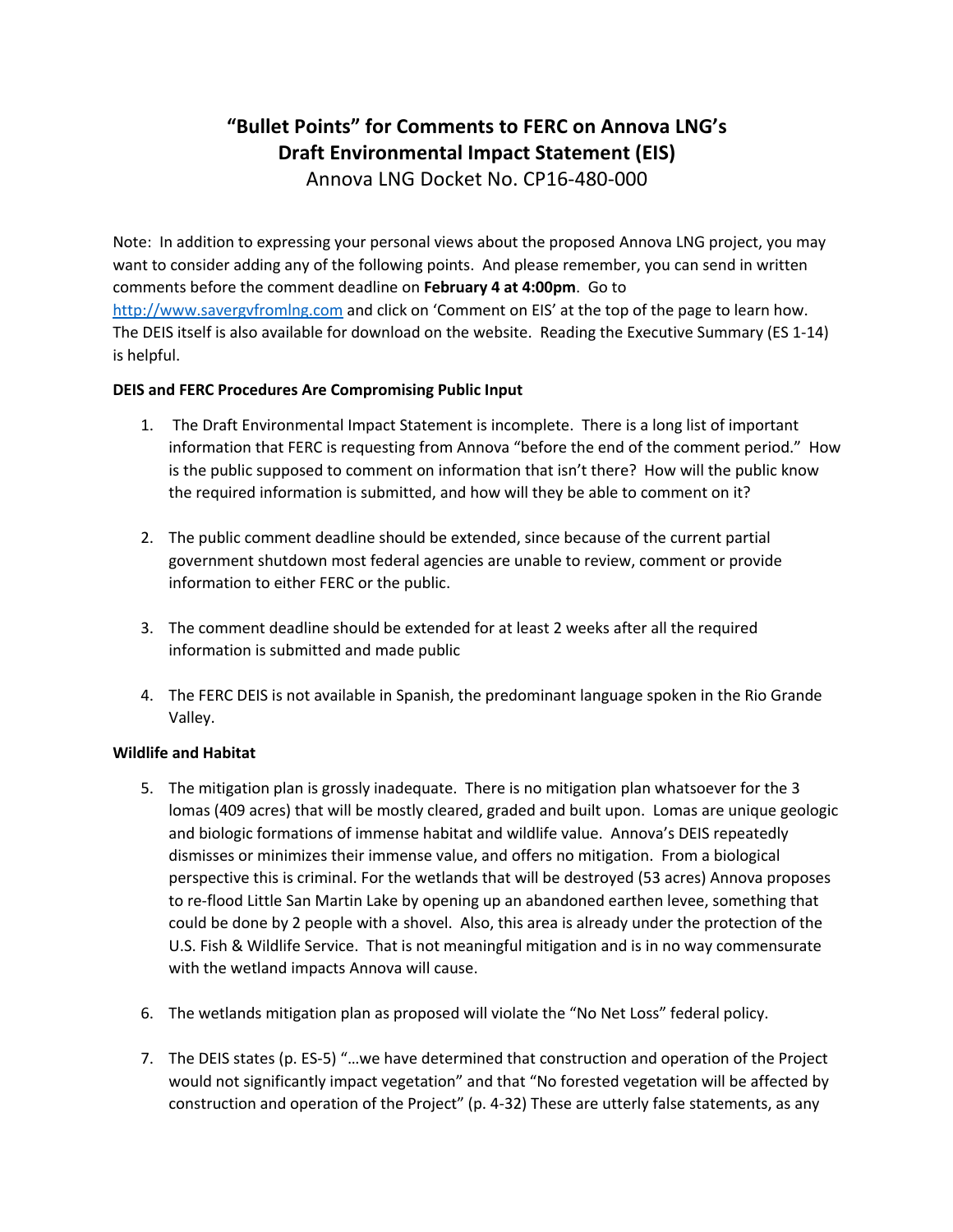biologist not in the employment of Annova will attest. Also, the plan to revegetate 53 acres after 4 years of construction is unrealistic. Lomas are densely vegetated, few in number, and can't be rebuilt or re-created. On page 4-48 it states "…we conclude that impacts on terrestrial wildlife and wildlife habitat would be minor." This conclusion is not supportable and we strongly disagree.

- 8. Annova's vegetation survey of the Project site is inadequate. It states there are no species present from the Annotated County List of Rare Species (TPWD) which is not true. Also false is the statement that the Ebony Snake eyes vegetation community does not exist on the site.
- 9. The "Facility Lighting Plan" has significant wildlife implications, and should be required by FERC as part of the EIS, not just done "before construction." Again, you leave the public out of the process.
- 10. In return for agreeing to move the Project site slightly eastward, the USFWS agreed to surrender over 100 acres of Loma Ecological Preserve land. This formerly protected habitat needs to be mitigated.
- 11. The DEIS states (p ES-5) "Sediment-laden water could be transported into the Bahia Grande and result in a potential for some increased turbidity and sedimentation effects near the channel entrance …" This is not acceptable for what was the largest wetland restoration in North America in 2005. Also, the DEIS erroneously states that the Bahia Grande was itself a mitigation site. It was not.
- 12. Dredging impacts to South Bay need to be examined, particularly since the DEIS says "Cumulative impacts on surface water quality during operation would be permanent and moderate to significant…". Sea grasses and oyster beds can be affected by even mild dredge spoil deposition. Wave and wake impacts from increased tanker traffic should be examined as well.
- 13. The exact location of the proposed staging and parking areas needs to be included, including the type of habitat affected. If they will be in natural areas the likelihood of their returning to their original state after several years of heavy construction is almost non-existent. Mitigation should be required.
- 14. Regarding migratory as well as nesting bird impacts, the DEIS says "Annova would attempt to limit clearing on the Project site to between September 1 through February 28 to avoid impacts…" "Would attempt" is very weak and unenforceable language and should be changed to "is required."
- 15. The DEIS states that wetlands, the Channel, & mudflats at the terminal site are essential fish habitat (EFH). Yet it appears no study has been done of the fish & benthic resources in the channel at the Project site. Using "proxy" data from Calcasieu, Louisiana (p. 4-56) is absurd. Without local data how can you assess the impacts of the extensive excavation, dredging, pile-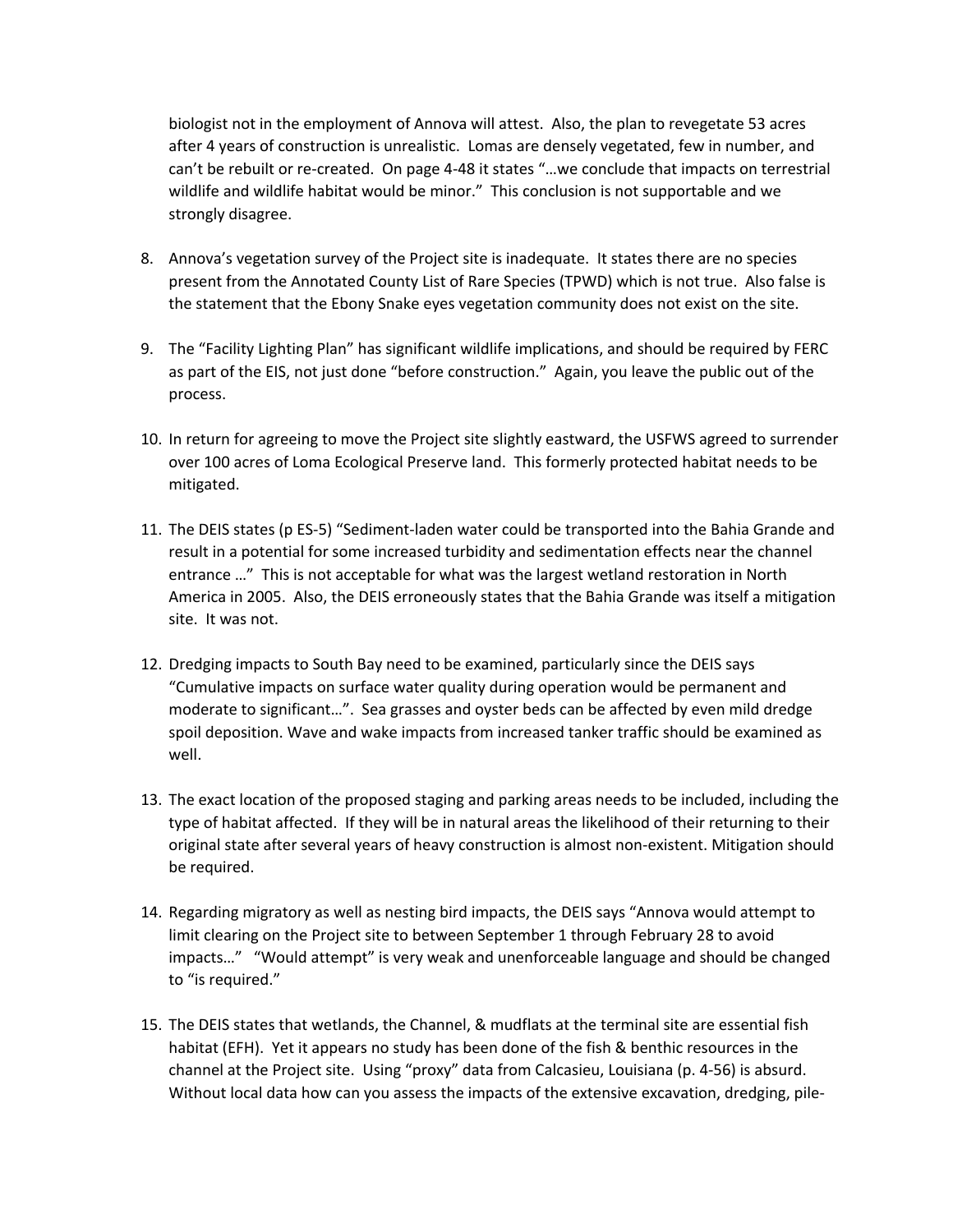#### driving, & operation of the Project?

- 16. A total of 18 species that are federally listed as threatened, endangered or proposed will be potentially affected by the Project. The DEIS states Annova will likely adversely affect the endangered ocelot and jaguarundi. Many other rare and important species will be impacted as well. Section 7 of the Endangered Species Act, as amended, states that any project authorized, funded, or conducted by any federal agencies should not "...jeopardize the continued existence of any endangered species or threatened species or result in the destruction or adverse modification of habitat of such species which is determined...to be critical...". The FWS Biological Opinion should precede FERC's final permitting decision, as the ocelot and jaguarundi may be in jeopardy.
- 17. On page 4-96 the DEIS states "All the lands identified for acquisition as part of the BGCC [Bahia Grande Coastal Corridor Project] are located along the eastern end of SH 4, north of the Annova Project site…" This statement is false. The map on page 13 of The Bahia Grande Coastal Corridor Project (November 2014) shows the corridor extending south of the BSC and including the Annova site. The Annova site is a vital piece of the corridor.
- 18. The Living Wildlife Report found in its latest Living Planet Index that wildlife populations have declined by 60% in the last 40 years worldwide. Between 95-98% of the native landscape in the RGV has been cleared for urban, agricultural, or industrial use. This means that native habitat in our region is of even greater importance and value. The location of Annova further diminishes and fragments habitat and will impact wildlife migration between the Laguna Atascosa and Lower Rio Grande Valley Refuges. Conservation and preservation efforts in the Rio Grande Valley have strong local support. The permitting of LNG projects will continue the trend of destroying some of our last remaining ecosystems. In terms of habitat and wildlife Annova is the worst of the 3 proposed LNG projects.
- 19. Annova's consultations with FWS with regards to the Migratory Bird Conservation Plan and the Endangered Species Act should be finalized, as well as consultations with NMFS under the Magnuson-Stevens Fishery Conservation and Management Act. All should be included in the EIS for public review and comment. Requiring this information only "before construction" (hence after permitting) is not acceptable as it excludes the public.
- 20. Noise and light impacts will result in an environment that wildlife (particularly migratory birds and nocturnal species such as ocelots) will avoid at the Wildlife Corridor and 437 acres within the Laguna Atascosa National Wildlife Refuge. The western portion of Loma Potrero that Annova proposes to leave as a corridor will be heavily impacted by noise, lIghts, traffic, and the 20 feet-wide security road outside the primary security fence. It's ability to function as a true wildlife corridor, particularly for ocelots, is highly doubtful.

# **Socioeconomics & Cultural Resources**

21. The need for this project has not been demonstrated. There are no buyers for the LNG, no "binding contracts." For a project with so many negative impacts an unequivocal need for the product hasn't been shown.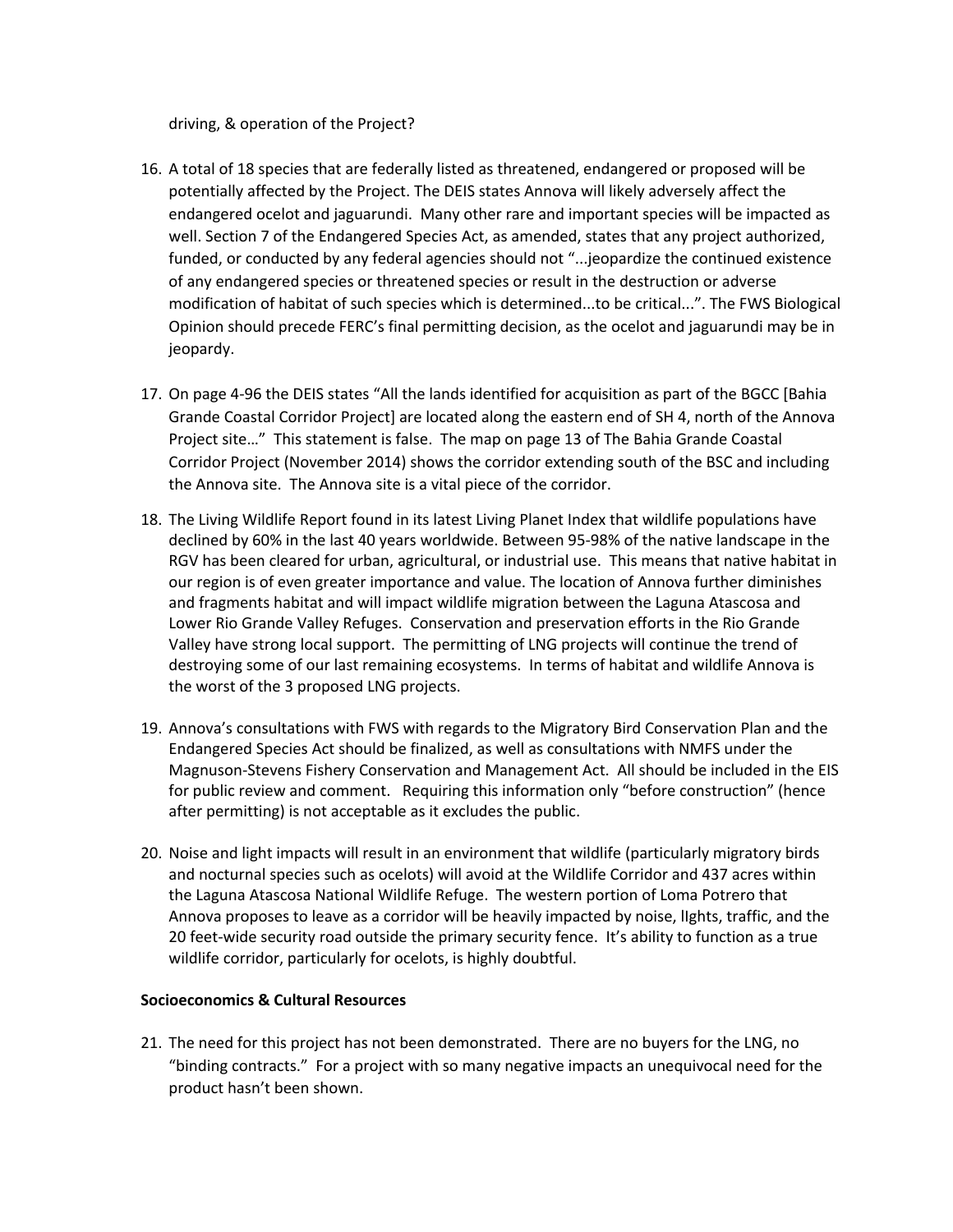- 22. The socioeconomic analysis in the DEIS is narrow in view and incomplete. It does not include the costs for security, safety, and emergency response that will include our local police, fire, and medical services. These costs will be covered through a cost-sharing plan, and will include, but not limited to, training, emergency management, security/emergency equipment, patrol boats, firefighting equipment, overtime for police or fire personnel, and LNG marine carrier security. The Cost-Sharing Plan and the Emergency Response Plan should both be included in the EIS for public review and comment. These are vital concerns for the public.
- 23. Annova acknowledges that many workers may be brought in from outside the Rio Grande Valley. Necessary taxes for services rendered by Cameron County will not be paid by all employees of Annova. In combination with possible tax abatements and workers residing outside of Cameron County, Cameron County may experience similar hardships as Cameron Parish, LA, which despite \$29 billion invested in LNG facilities has struggled to maintain basic services.
- 24. The DEIS says that neither construction nor operation would be expected to significantly impact tourism. There is no data to support this statement. Port Isabel, South Padre Island, Palmetto Hill Battlefield and Laguna Atascosa NWR are all very nature tourist-dependent. Interview-type studies need to be done with out-of-area tourists to meaningfully assess this impact. Petrochemical industrialization drives away nature tourism.
- 25. Annova's archeological survey is inadequate. Concluding the absence of sites by sticking a shovel in the ground 36 times (shovel test, p. 4-151) is only a token effort.
- 26. Compliance with the National Historic Preservation Act should be completed and included in the EIS, not just done "prior to construction." Also, comments from the Carrizo-Comecrudo tribe should be included and responded to.

## **Air and Noise & Visual Pollution**

- 27. If Annova is built it would be one of the largest single stationary sources of nitrogen oxides, carbon monoxide, VOC's, sulfur dioxide, particulate matter and greenhouse gases in the Rio Grande Valley. To dismiss the proposed emissions because the NAAQS standards would not be exceeded ignores the unacceptable reality that air quality would be permanently worsened. The higher the air pollutant levels the more adverse health effects there are, especially to vulnerable populations. In April & May there are days when the RGV has some of the highest particulate levels in the state [TCEQ data]. This project would worsen those levels.
- 28. Cumulative emissions of greenhouse gases by Annova would be 636,643 tons per year, along with 6 tons of hazardous air pollutants. This would continue for 25 years or longer, when we need to reduce carbon emissions drastically much sooner. This project, if approved & built, would move us in the opposite direction. That Annova's contribution to cumulative impacts on climate change cannot be precisely measured is no reason for FERC to wash its hands of it. FERC should require carbon capture or deny the permit.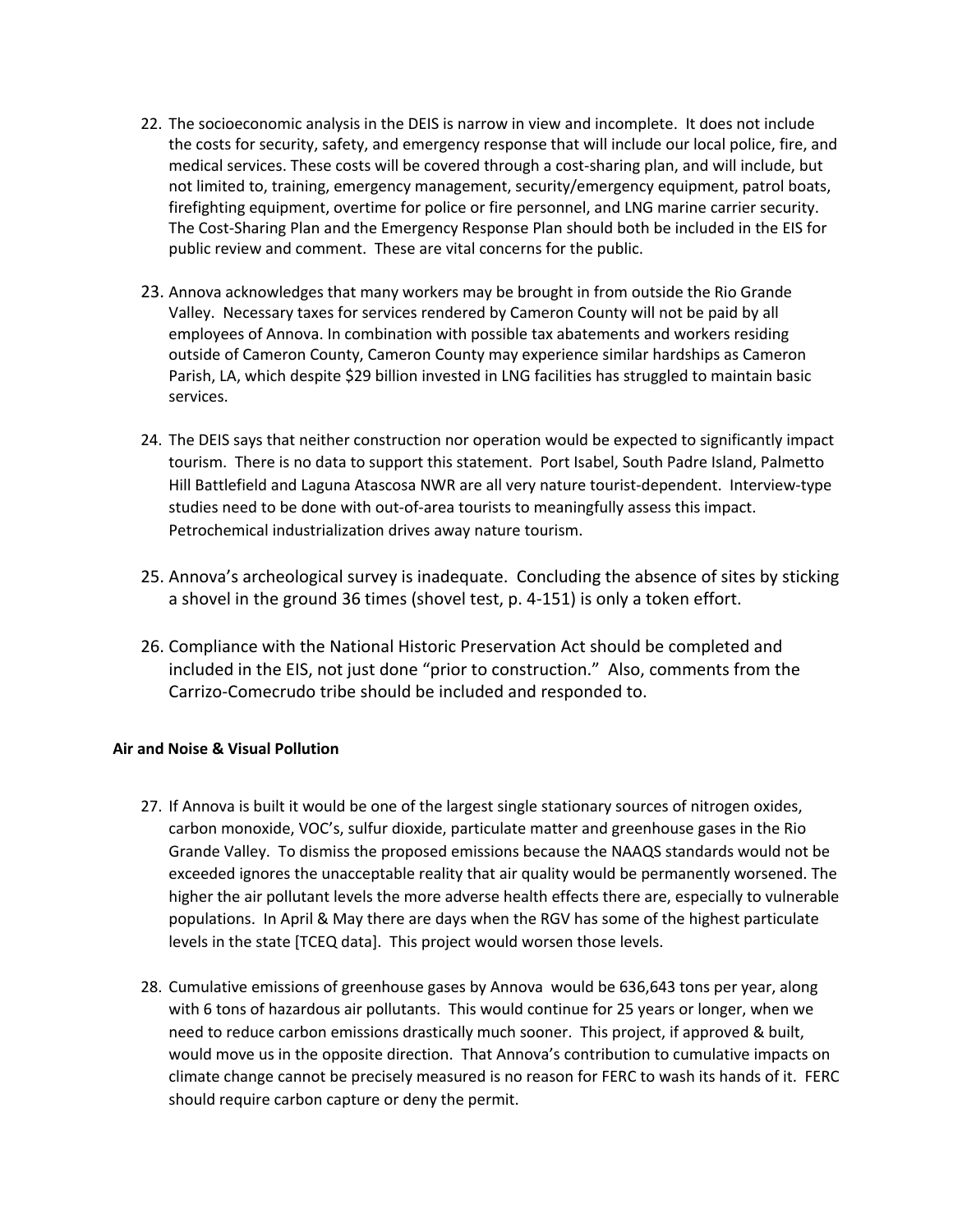- 29. Even after determining that the visual impact of the Project along Hwy 48 near the Bahia Grande Channel (a popular fishing spot) would be "moderately high" the DEIS then states that "Project construction would not result in significant impacts on current land use, visual resources, and recreation." We strongly disagree.
- 30. The impact hammering of 7,817 concrete pilings 77 feet into the ground for up to 176 days (p. 2- 14) will be a significant disturbance to wildlife, and is not adequately addressed in the DEIS.

# **Safety and Risk Analysis**

- 31. The Coast Guard is required to identify and incorporate the use of resources from multiple sources when drawing up its Waterway Suitability Assessment(WSA). But the Coast Guard did not appear to utililize important sources like the Society of International Gas Tanker and Terminal Operators (SIGTTO) or Sandia National Laboratories. Important safety recommendations from these sources are not being followed by Annova nor the Coast Guard. FERC should take note of deviance from the recommendations of the SIGTTO and Sandia National Laboratories
- 32. The Annova site is ¼ mile from the Rio Grande LNG site, which is within the Zone 1 thermal hazard zone (potentially most severe). LNG terminals should not be placed in so close proximity, to prevent the possibility of a catastrophe at one spreading to the other.
- 33. The SpaceX launch site at Boca Chica is 6 miles from the proposed Annova terminal site. Where is the launch failure analysis? Did that analysis include the SpaceX BFR, which will be larger than any existing rocket (and hence a larger debris field), and which SpaceX says it intends to launch from the Boca Chica site? That the entire Annova site, including access roads, is within the launch closure area makes the site unsuitable for LNG liquefaction, storage and transfer.

## **Cumulative Impacts**

- 34. The DEIS says (p. ES-10) "Cumulative impacts have the potential to be more substantial for water resources, protected wildlife, visual resources, noise, and transportation…". It further states (p. ES-11) "…we have determined that cumulative impacts on ocelots and jaguarundis would be permanent and significant." These are more than sufficient reasons to deny this permit.
- 35. The DEIS states p ES-11) "Due to the proximity of the Rio Grande LNG and Texas LNG Projects to the same visual receptors as the Annova Project, we conclude that significant cumulative impacts on visual resources are anticipated." We agree and urge denial of this permit.
- 36. The Rio Grande LNG DEIS concludes that the 3 LNG projects cumulatively "would contribute significantly to air quality impacts, potentially exceed the NAAQS in local areas, and result in